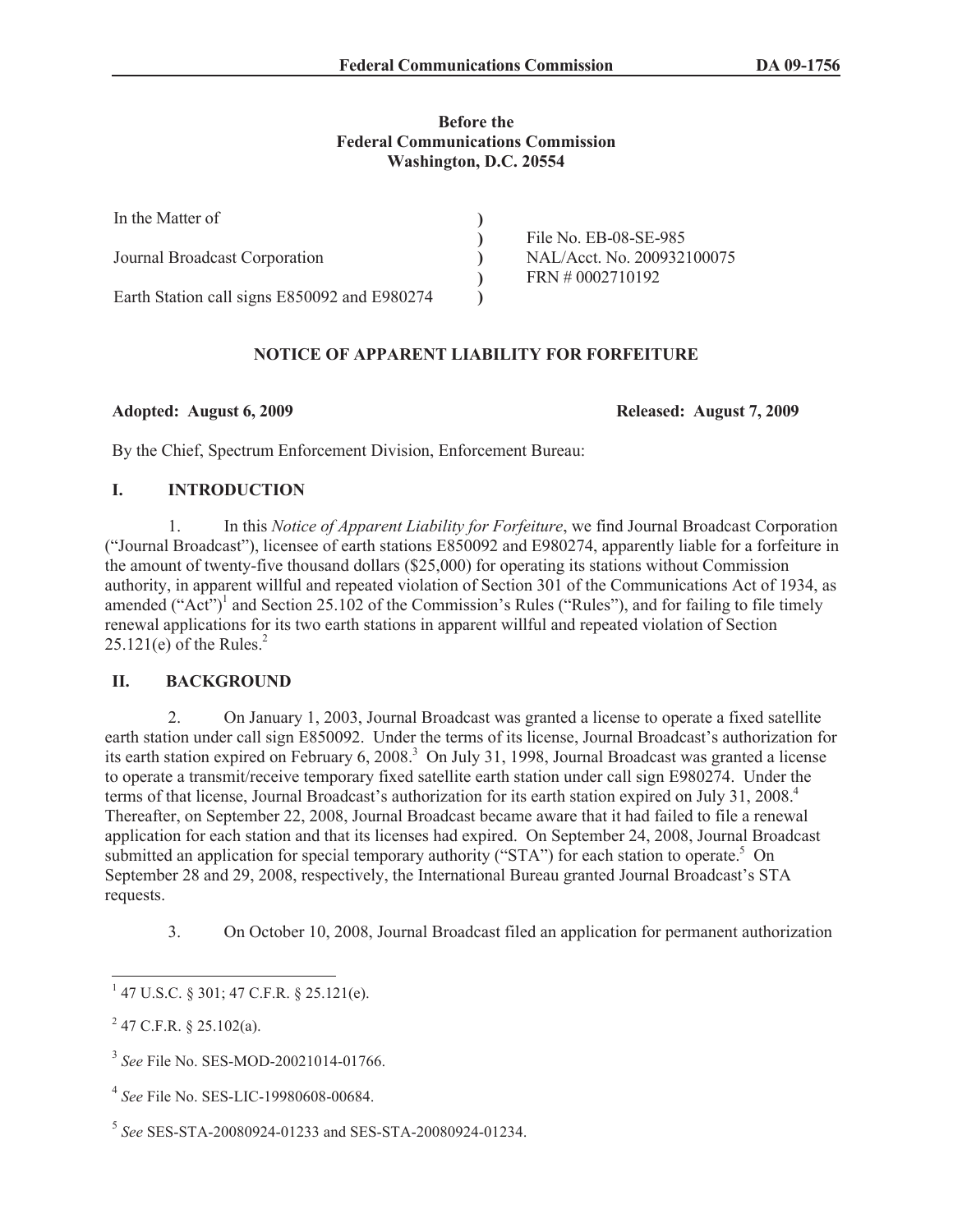for earth station E980274,<sup>6</sup> which was granted on November 26, 2008.<sup>7</sup> On December 3, 2008, Journal Broadcast filed an application for permanent authorization for earth station E850092,<sup>8</sup> after a series of STA authorizations during the required frequency coordination process.<sup>9</sup> The International Bureau granted that license on January 12, 2009.<sup>10</sup>

4. Because it appeared that Journal Broadcast operated earth stations E850092 and E980274 without authorization, the International Bureau referred this case to the Enforcement Bureau for investigation and possible enforcement action. On November 24, 2008, the Enforcement Bureau's Spectrum Enforcement Division ("Division") issued Journal Broadcast a letter of inquiry ("LOI") to investigate whether Journal Broadcast operated the earth stations beyond the expiration of its licenses.<sup>11</sup>

5. In its response to the LOI filed December 24, 2008,<sup>12</sup> Journal Broadcast admitted that it failed to timely renew its two earth station licenses and that it continued to operate stations E850092 and E980274 without Commission authority until at least September 24, 2008, the date of the STA requests, because it was unaware that its licenses had expired.<sup>13</sup> Journal Broadcast stated that it first became aware that its licenses had expired on September 22,  $2008$ ,<sup>14</sup> at which time it took immediate steps to request STAs to operate its stations consistent with the parameters contained in the expired authorizations, pending the submission and grant of new license applications.<sup>15</sup>

# **III. DISCUSSION**

6. Section 301 of the Act and Section 25.102(a) of the Rules prohibit the use or operation of any apparatus for the transmission of energy or communications or signals by an earth station except under and in accordance with a Commission granted authorization.<sup>16</sup> Section 25.121(c) of the Rules provides that the license term for an earth station is specified in the instrument of authorization.<sup>17</sup> Section 25.121(e) of the Rules requires the licensee of an earth station to file its renewal application "no earlier than 90 days,

9 *See* SES-STA-20081120-01504 and SES-STA-20081205-01539.

<sup>10</sup> *See* SES-LIC-20081203-01527.

<sup>11</sup> Letter from Kathy S. Berthot, Chief, Spectrum Enforcement Division, Enforcement Bureau, Federal Communications Commission, to Douglas G. Kiel, Chief Executive Officer, Journal Broadcast Corporation (November 24, 2008).

<sup>12</sup> Letter from Douglas G. Kiel, Vice President, Journal Broadcast Corporation, to Susan Stickley, Esq., Spectrum Enforcement Division, Enforcement Bureau, Federal Communications Commission (December 24, 2008).

<sup>13</sup> *Id* at 2-3.

 $^{14}$  *Id* at 1.

<sup>15</sup> *Id* at 1, 4.

 $17$  47 C.F.R. § 25.121(c).

<sup>6</sup> *See* SES-LIC-INTR2008-02456.

<sup>7</sup> *See* SES-LIC-20081010-01317.

<sup>8</sup> *See* SES-LIC-INTR2008-02806.

 $^{16}$  47 U.S.C. § 301; 47 C.F.R. § 25.102(a).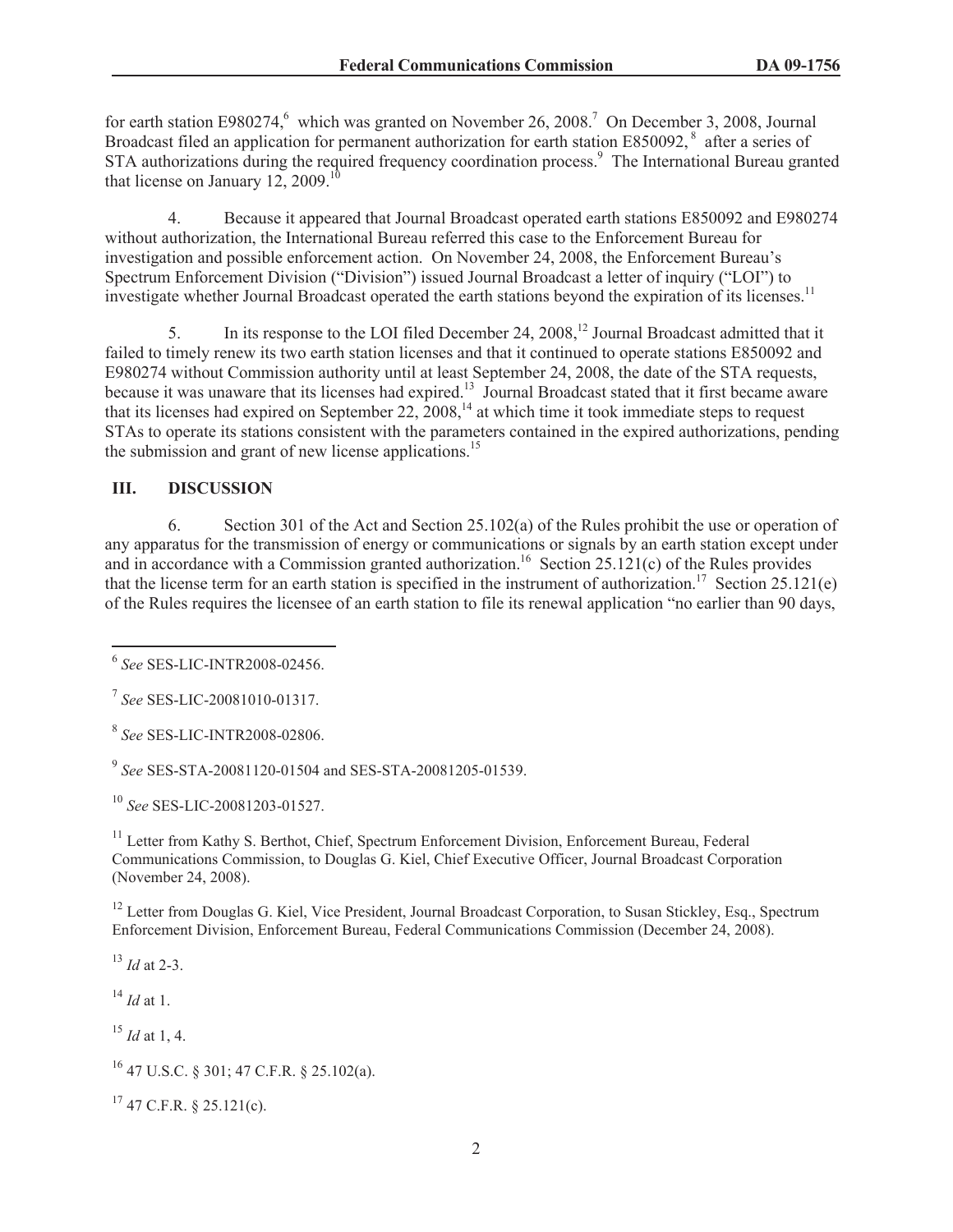and no later than 30 days, before the expiration date of the license."<sup>18</sup> Absent a timely filed renewal application, an earth station license automatically terminates at the end of the license period.<sup>19</sup>

7. Under the terms of its licenses, Journal Broadcast's authorization to operate earth stations E850092 and E980274 expired on February 6, 2008 and July 31, 2008, respectively. As a Commission licensee, Journal Broadcast is charged with the responsibility of knowing and complying with the terms of its authorizations, the Act and the Rules.<sup>20</sup> Journal Broadcast admitted that it failed to file its renewal applications during the requisite 30-90 day period prior to the respective expiration dates. Moreover, Journal Broadcast admitted that it continued to operate the stations after the expiration of its licenses, a situation that Journal Broadcast did not seek to remedy until September 24, 2008, when Journal Broadcast filed its requests for STAs. Thus, it appears that Journal Broadcast violated Section 25.121(e) of the Rules by failing to timely file a renewal application for each station, and violated Section 301 of the Act and Section 25.102(a) of the Rules by continuing to operate its stations without Commission authority.

8. Section 503(b) of the Act<sup>21</sup> and Section 1.80(a) of the Rules<sup>22</sup> provide that any person who willfully or repeatedly fails to comply with the provisions of the Act or the Rules shall be liable for a forfeiture penalty. For purposes of Section 503(b) of the Act, the term "willful" means that the violator knew that it was taking the action in question, irrespective of any intent to violate the Commission's rules, and "repeated" means more than once.<sup>23</sup> Based on the record before us, it appears that Journal Broadcast's violations of Section 301 of the Act and of Sections 25.102(a) and 25.121(e) of the Rules were willful and repeated.

9. In determining the appropriate forfeiture amount, Section 503(b)(2)(E) of the Act directs us to consider factors, such as "the nature, circumstances, extent and gravity of the violation, and, with respect to the violator, the degree of culpability, any history of prior offenses, ability to pay, and such other matters as justice may require."<sup>24</sup> Having considered the statutory factors, as explained below, we propose a total forfeiture of \$32,000.

<sup>19</sup> 47 C.F.R. § 25.161.

<sup>20</sup> *See Discussion Radio, Inc*., Memorandum Opinion and Order and Notice of Apparent Liability, 19 FCC Rcd 7433, 7437 (2004) ("*Discussion Radio*")*. See also Discovery World Television, Inc.,* Notice of Apparent Liability for Forfeiture, 24 FCC Rcd 2883, 2884 (Enf. Bur., Spectrum Enf. Div. 2009) ("*Discovery World*"); *Side By Side, Inc.,* Notice of Apparent Liability for Forfeiture, 23 FCC Rcd 898 (Enf. Bur., Spectrum Enf. Div. 2008) ("*Side By Side*"); *La Carpa Corp*., Notice of Apparent Liability for Forfeiture, 22 FCC Rcd 2744, 2745 (Enf. Bur., Spectrum Enf. Div. 2007) (forfeiture paid) ("*La Carpa*"); *Lazer Broadcasting Corp*., Notice of Apparent Liability for Forfeiture, 21 FCC Rcd 8710, 8712 (Enf. Bur., Spectrum Enf. Div. 2005) (forfeiture paid) ("*Lazer*"); *Shared Data Networks, LLC*, Notice of Apparent Liability for Forfeiture, 20 FCC Rcd 18184, 18186 (Enf. Bur., Spectrum Enf. Div. 2005) (forfeiture paid) ("*Shared Data Networks*").

 $21$  47 U.S.C. § 503(b).

 $22$  47 C.F.R. § 1.80(a).

<sup>23</sup> *See* 47 U.S.C. § 312(f)(1) & (2). *See also Southern California Broadcasting Co*., Memorandum Opinion and Order, 6 FCC Rcd 4387 (1991), *recon. denied*, 7 FCC Rcd 3454 (1992) (the definitions of willful and repeated contained in the Act apply to violations for which forfeitures are assessed under Section 503(b) of the Act.

<sup>24</sup> 47 U.S.C. § 503(b)(2)(E). *See also* 47 C.F.R. § 1.80(b)(4), Note to paragraph (b)(4): Section II. Adjustment Criteria for Section 503 Forfeitures; *Forfeiture Policy Statement*, Report and Order, 12 FCC Rcd 17087, 17110 91997), *recon. denied*, 15 FCC Rcd 303 (1999).

 $18$  47 C.F.R. § 25.121(e).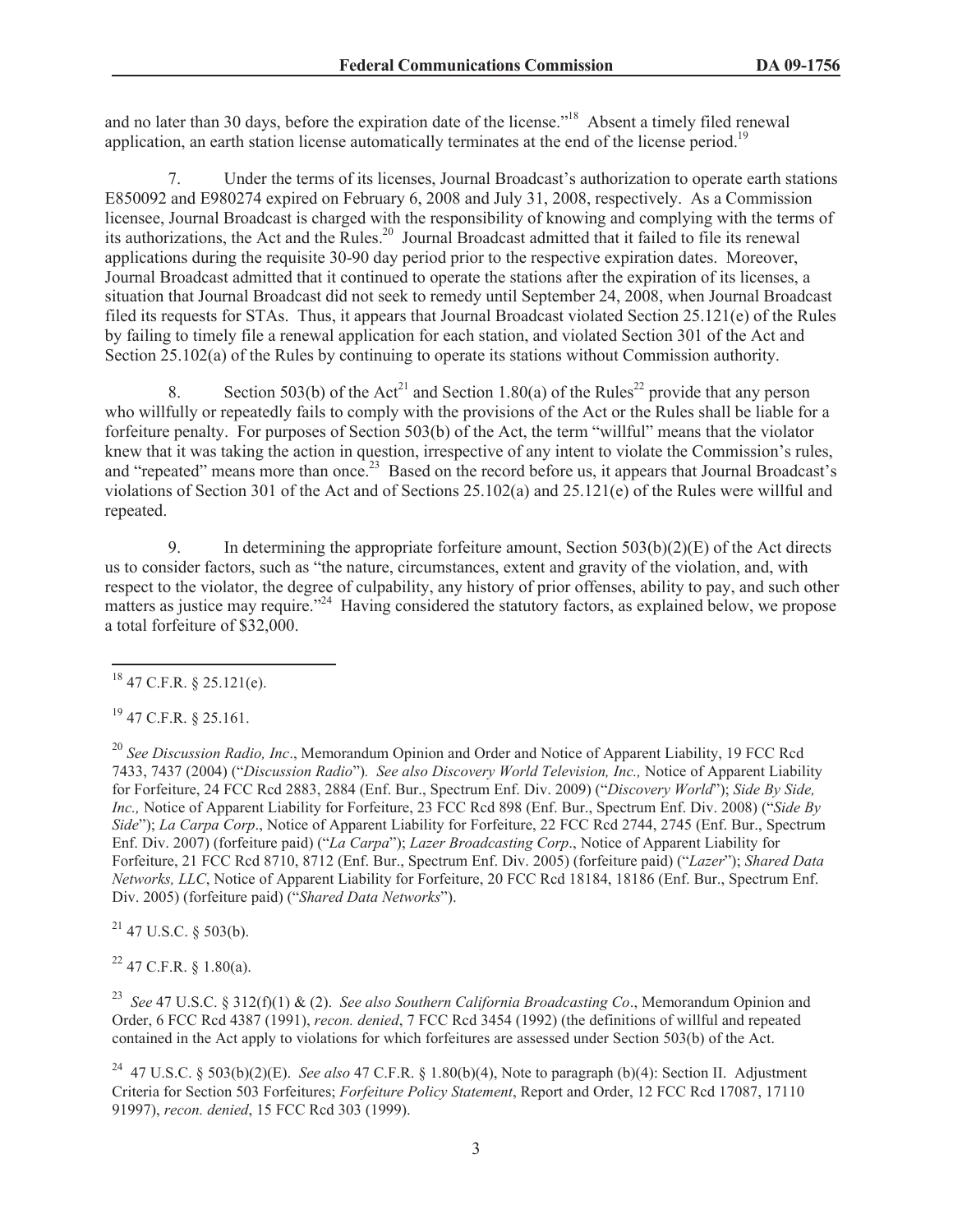10. Section 1.80(b) of the Rules sets a base forfeiture amount of \$10,000 for operation of a station without Commission authority and \$3,000 for failure to file required forms or information.<sup>25</sup> As the Commission has held, a licensee's continued operations without authorization and its failure to timely file a renewal application constitute separate violations of the Act and the rules and warrant the assessment of separate forfeitures.<sup>26</sup> Accordingly, we herein propose separate forfeiture amounts for Journal Broadcast's separate violations.

11. Consistent with precedent, we propose a forfeiture in the amount of \$3,000 for each of Journal Broadcast's failures to timely file a renewal application within the time period specified in Section  $25.121(e)$  of the Rules, for a total of \$6,000.<sup>27</sup> Additionally, we propose a forfeiture in the amount of \$5,000 for each of Journal Broadcast's unauthorized operations of its earth stations E850092 and E980274, after February 6, 2008 and July 31, 2008 respectively, for a total of  $$10,000.<sup>28</sup>$  In proposing a forfeiture of \$5,000 per station for the unauthorized operation, we recognize that the Commission considers a licensee who operates a station with an expired license in better stead than a pirate broadcaster who lacks prior authority, and thus downwardly adjusts the \$10,000 base forfeiture amount accordingly.<sup>29</sup> Thus, we propose an aggregate forfeiture of \$16,000 (\$6,000 for two instances of failure to timely file a renewal application at \$3,000 each, and \$10,000 for two instances of unauthorized operation at \$5,000 each).

12. This \$16,000 forfeiture amount is subject to adjustment, however. In this regard, we consider the size of the violator and ability to pay a forfeiture, as well as its prior violation of the same rule sections before us today.<sup>30</sup> To ensure that forfeiture liability is a deterrent, and not simply a cost of doing

<sup>26</sup> *See Discussion Radio*, 19 FCC Rcd at 7438*. See also Side By Side,* 23 FCC at 901; *La Carpa Corp*., 22 FCC Rcd at 2746; *Lazer*, 21 FCC Rcd at 8712; *Shared Data Networks,* 20 FCC Rcd at 18187.

<sup>27</sup> *See e.g.*, *Lockheed Martin Corporation*, Notice of Apparent Liability for Forfeiture, 24 FCC Rcd 2980, 2982 (Enf. Bur., Spectrum Enf. Div. 2009) ("*Lockheed Martin*"); *Discovery World.,* 24 FCC Rcd at 2886; *Bloomsburg University of Pennsylvania*, Memorandum Opinion and Order and Notice of Apparent Liability for Forfeiture, 23 FCC Rcd 9357, 9359 (Media Bur., Audio Div. 2008); *Sunflower Communications, Inc.*, Memorandum Opinion and Order and Notice of Apparent Liability for Forfeiture, 23 FCC Rcd 7657, 7659 (Media Bur., Audio Div. 2008); *Santa Cruz Educational Broadcasting Foundation*, Memorandum Opinion and Order and Notice of Apparent Liability for Forfeiture, 22 FCC 21033, 21035 (Media Bur., Audio Div. 2007) (all proposing the full base forfeiture amount of \$3,000 against broadcast station licensees for failure to file timely renewal applications).

<sup>28</sup> Section 503(b)(6) of the Act, 47 U.S.C. § 503(b)(6), prohibits assessment of a forfeiture for a violation that occurred more than one year before the issuance of a NAL, but this section does not bar consideration of prior conduct in determining the appropriate forfeiture amount for violations that occurred within the one-year statutory period. *See Globcom, Inc., d/b/a Globcom Global Communications*, Notice of Apparent Liability for Forfeiture and Order, 18 FCC Rcd 19893, 19903 (2003), *forfeiture ordered*, 21 FCC Rcd 4710 (2006); *Roadrunner Transportation, Inc*., Forfeiture Order, 15 FCC Rcd 9669, 9671-72 (2000).

<sup>29</sup> See *Discussion Radio*, 19 FCC Rcd at 7438 (proposing a \$5,000 forfeiture against a broadcaster for operating its broadcast station beyond the expiration of its license); *Side by Side*, 23 FCC Rcd at 900 (proposing a \$5,000 forfeiture against an earth station operator for operating beyond the expiration of its license); *La Carpa*, 22 FCC Rcd at 2746 (proposing a \$5,000 forfeiture against an earth station operator for operating beyond the expiration of its license); *Lazer*, 21 FCC Rcd at 8712 (proposing a \$5,000 forfeiture against an earth station operator for operating beyond the expiration of its license).

<sup>30</sup> Journal Broadcast Corporation is a leading television and radio station operator with 35 radio stations and 12 television stations operating in as many states. Its net yearly sales are \$112,900,000. *See Hoover's Company Records – In-depth Records*, May 15, 2009. Journal Broadcast was previously found to be apparently liable for a forfeiture for failure to timely file a renewal application and for operating an earth station without authority. *See* 

<sup>&</sup>lt;sup>25</sup> 47 C.F.R. § 1.80(b).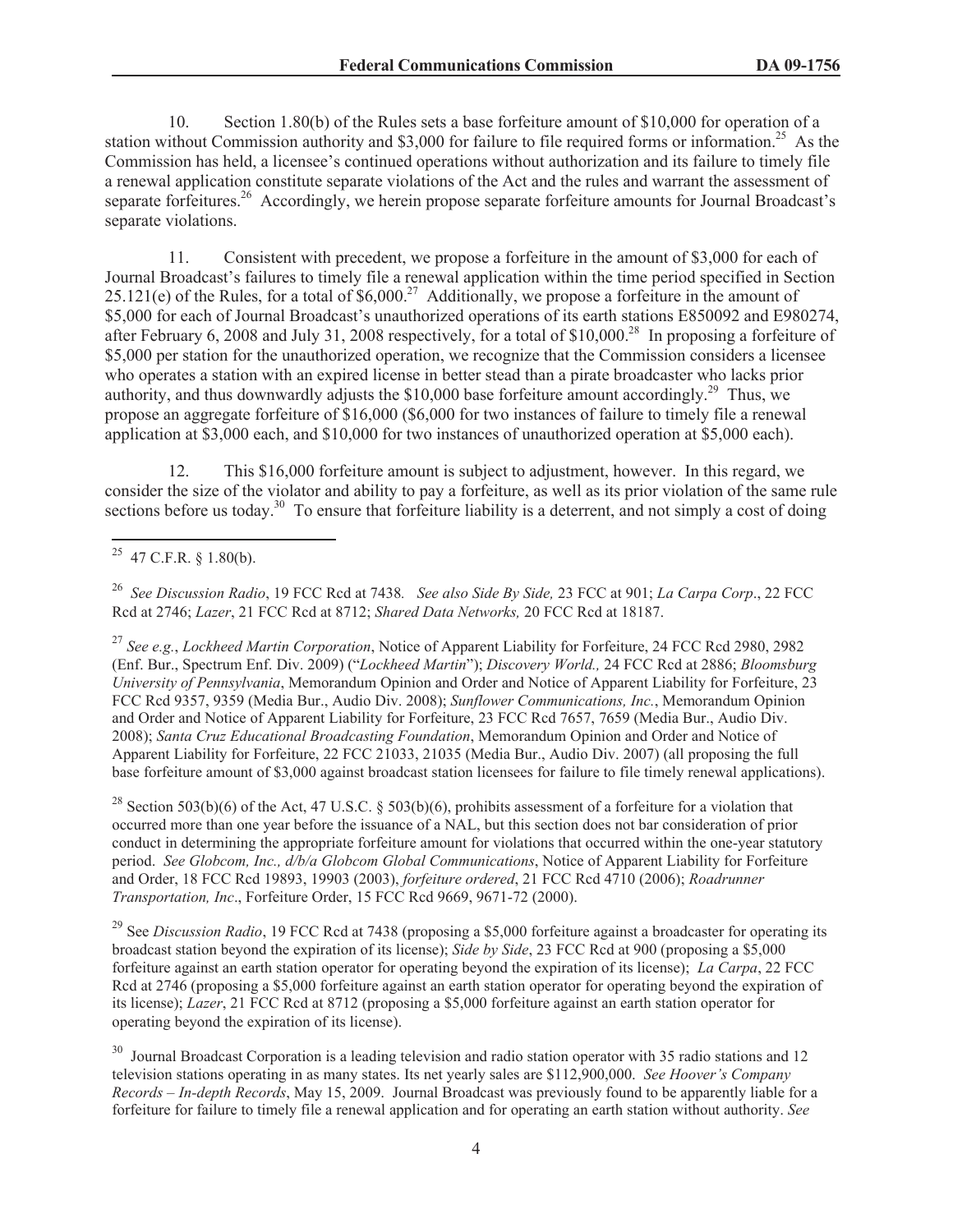business, the Commission has determined that large or highly profitable companies such as Journal Broadcast, could expect the assessment of higher forfeitures for violations, and that prior violations of the same or other regulations would also be a factor contributing to upward adjustment of apparent liability.<sup>31</sup> Given Journal's size and its ability to pay a forfeiture,  $32$  coupled with its previous violation, we conclude that an upward adjustment of the base forfeiture amount to \$32,000 is appropriate.

13. We do find, however, that a downward adjustment of the proposed forfeiture from \$32,000 to \$25,000 is warranted because Journal Broadcast made voluntary disclosures to Commission staff and undertook corrective measures after learning of its violations, but prior to any Commission inquiry or initiation of enforcement action.<sup>33</sup>

## **IV. ORDERING CLAUSES**

14. Accordingly, **IT IS ORDERED** that, pursuant to Section 503(b) of the Act<sup>34</sup> and Sections 0.111, 0.311 and 1.80 of the Rules,<sup>35</sup> Journal Broadcast Corporation **IS** hereby **NOTIFIED** of its **APPARENT LIABILITY FOR A FORFEITURE** in the amount of twenty-five thousand dollars (\$25,000) for the willful and repeated violation of Section 301 of the Act and Section 25.201(a) of the Rules, and for willful violation of Section 25.121(e) of the Rules.

15. **IT IS FURTHER ORDERED** that, pursuant to Section 1.80 of the Rules,<sup>36</sup> within thirty days of the release date of this *Notice of Apparent Liability for Forfeiture*, Journal Broadcast Corporation **SHALL PAY** the full amount of the proposed forfeiture or **SHALL FILE** a written statement seeking reduction or cancellation of the proposed forfeiture.

16. Payment of the forfeiture must be made by check or similar instrument, payable to the order of the Federal Communications Commission. The payment must include the NAL/Account Number and FRN Number referenced above. Payment by check or money order may be mailed to Federal Communications Commission, P.O. Box 979088, St. Louis, MO 63197-9000. Payment by overnight mail may be sent to U.S. Bank – Government Lockbox #979088, SL-MO-C2-GL, 1005 Convention Plaza, St. Louis, MO 63101. Payment by wire transfer may be made to ABA Number 021030004, receiving bank TREAS/NYC, and account number 27000001. For payment by credit card, an FCC Form 159 (Remittance Advice) must be submitted. When completing the FCC Form 159, enter the NAL/Account number in block number 23A (call sign/other ID), and enter the letters "FORF" in block number 24A (payment type code). Requests for full payment under an installment plan should be

<sup>31</sup> *See Forfeiture Policy Statement,* 12 FCC Rcd at 17099-101.

<sup>32</sup> *See Forfeiture Policy Statement*, 12 FCC Rcd at 17099-100. *See also SES Americom*, Notice of Apparent Liability, 24 FCC Rcd 2694, 2697 (Enf. Bur., Spectrum Enf. Div. 2009); *Discovery World*, 24 FCC Rcd at 2886; *Lockheed Martin Corporation*, Notice of Apparent Liability, 24 FCC Rcd at 2984-2985; *Walgreen Co*., Notice of Apparent Liability for Forfeiture, 22 FCC Rcd 16045, 16048 (Enf. Bur., Spectrum Enf. Div. 2007).

<sup>33</sup> *See Discovery World,* 24 FCC Rcd at 2883; *Petracom of Texarkana, LLC*, Forfeiture Order, 19 FCC Rcd 8096, 8097-8098 (Enf. Bur. 2004). *See also Side By Side*, 23 FCC Rcd at 901; *Lazer*, 21 FCC Rcd at 871.

<sup>34</sup> 47 U.S.C. § 503(b).

<sup>35</sup> 47 C.F.R. §§ 0.111, 0.311 and 1.80.

<sup>36</sup> 47 C.F.R. § 1.80.

*Journal Broadcast Corp*., Notice of Apparent Liability for Forfeiture, 20 FCC Rcd 18211, 18214 (Enf. Bur., Spectrum Enf. Div. 2005) (forfeiture paid).